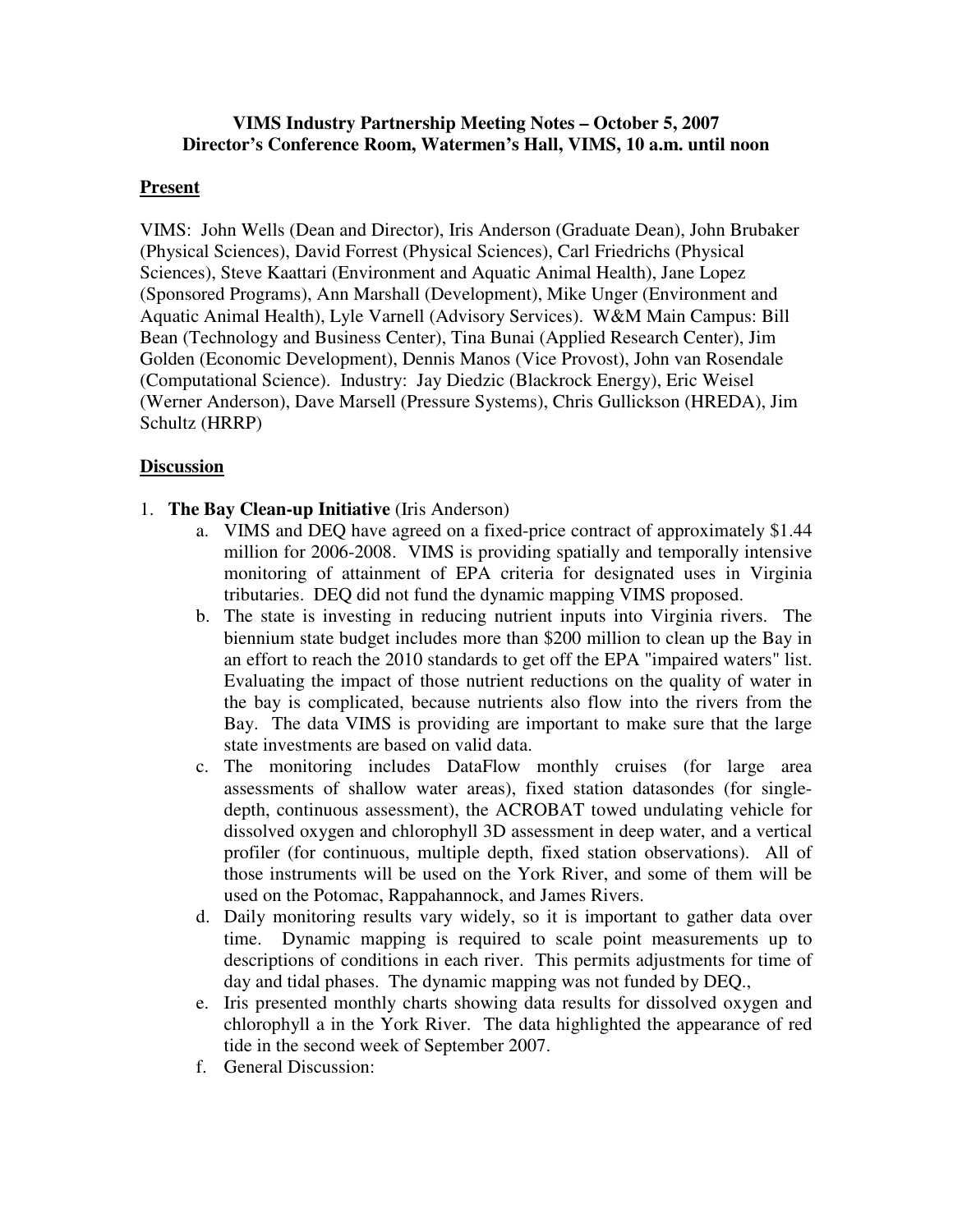- i. Funding for 2008 and beyond is at risk because of state budget issues. Preliminary budget cuts are disproportionately large in the area of water quality.
- ii. Funding now comes to VIMS through DEQ. It would be more efficient if the funding came directly to VIMS.
- iii. A reduction in funding would mean that the large state investments in water quality improvement would be based on limited data.
- iv. The group was impressed with the dramatic increase in available data over the past year of the program.
- v. VIMS has graduate students looking at the impact of temperature changes on marine life community composition, including a study on jellyfish.
- vi. The group speculated about the likely EPA response if standards are not met by 2010. The response could include total maximum daily (TMDL) load restrictions for the Virginia tributaries.
- 2. **Antibody-based sensor development** (Steve Kaattari, Mike Unger 20 min)
	- a. VIMS continues to make substantial progress in antibody-based sensor development. The goal is to create remote, rapid, reliable assessments of environmental samples. The probes in development are superior to current alternatives in portability, sensitivity, time, and cost. VIMS is developing compound-specific monoclonal antibodies for various toxic chemicals and hydrocarbons. Sensors are then used to measure the reaction to the monoclonal antibodies. The extent of the reaction indicates whether or not a substance is present. The antibodies are used in equipment developed by Sapidyne to detect the extent of binding with chemicals in field samples.
	- b. The team reported progress in development of a real-time biosensor for the detection of TNT in a paper published in the May 2007 issue of Biosensors and Bioelectronics. Successful testing of the biosensor will be reported in an upcoming issue of Environmental Science and Technology.
	- c. Work is complete in the development of an antibody to dibenzothiophene (a three ringed aromatic heterocyclic compound consisting of two benzene rings with a central five-membered ring containing a sulfur atom).
	- d. The team received \$400,000 in NOAA funds for 2007-2009 through CICEET (The Cooperative Institute for Coastal and Estuarine Environmental Technology) to develop and validate sensors in collaboration with the Elizabeth River Project. The work will be done in collaboration with Erin Bromage at the University of Massachusetts Dartmouth.
	- e. Steve discussed the details of developing monoclonal antibodies and recent refinements using "subtractive immunization" to induce mice to react only to the desired antigens. The new processes are more efficient in producing only the desired monoclonal antibodies.
	- f. The work has been well received elsewhere and it seems to have strong commercial applications.
	- g. Discussion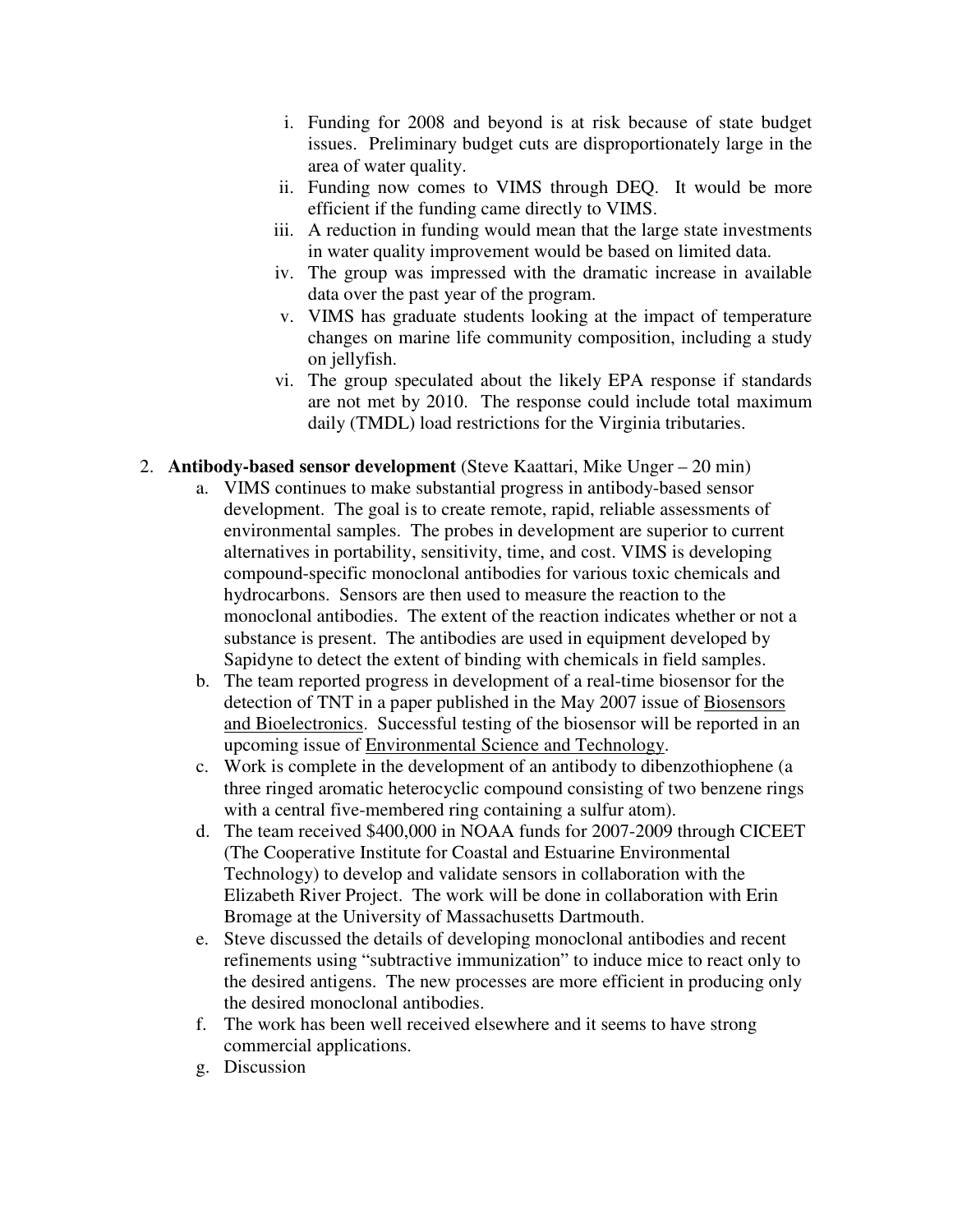- i. W&M is doing work with the City of Portsmouth and some funding may be available for the work with the Elizabeth River Project through that collaboration.
- ii. The monoclonal antibodies have enormous commercial potential. The next steps are to demonstrate applications of the technology to convince potential users that the sensors are in fact superior to current alternatives in portability, sensitivity, time and cost.

# 3. **Jamestown Flood Hazard Emergency Management Project** (John Boon, John Brubaker)

- a. John Boon discussed the value of monitoring water levels to (1) provide near-real time storm surge and storm tide information, (2) aid community planning, and (3) verify storm surge models. He noted that a storm tide is the high water level produced locally from a storm surge in combination with the astronomical tide.
- b. He cited an example of a community planning issue. High storm tides and high waves during hurricane Isabel caused a barrier spit to be breached at the entrance to the Back River in Hampton, a bay tributary heavily populated with waterfront homes. Although the barrier has covered little more than half of the Back River entrance, local citizens firmly believe their homes were flooded then and during later storms because of the breaching of the barrier (akin to flooding in New Orleans during Katrina due to a failed levee). However, water level records from nearby Sewells Point show that the recent Back River flooding is most likely the result of a series of storm tides higher than any experienced since 1962. Water level records inside Back River would show whether the barrier spit has had any effect on flood reduction but none are available. Hampton unfortunately may react to the problem by repairing the spit at considerable expense only to see that it has no effect. Strategic planning including storm tide modeling is needed in lieu of ad-hoc solutions.
- c. He showed data for Sewell's Point indicating that water levels were rising at a rate of about 1.4 feet per century. This increase is higher than for some other areas, in part because the land level is dropping. Coastal community planning cannot afford to ignore this trend going forward.
- d. The proposed project has installed a state-of-the-art water level gauge with data transmission by satellite at six-minute intervals on the North Ferry Pier at Jamestown. The data will be used to guide emergency management planning for the area.

# **4. General Discussion**

- a. Tina Bunai outlined her interests in using thermo orbitrap protein analysis to determine variations in oil content across different algae species. That information could be very useful in photobioreactor production. This could link to VCERC biodiesel research.
- b. We hope to integrate that idea into a broader discussion at our next meeting about VCERC funding and related programs at VIMS.